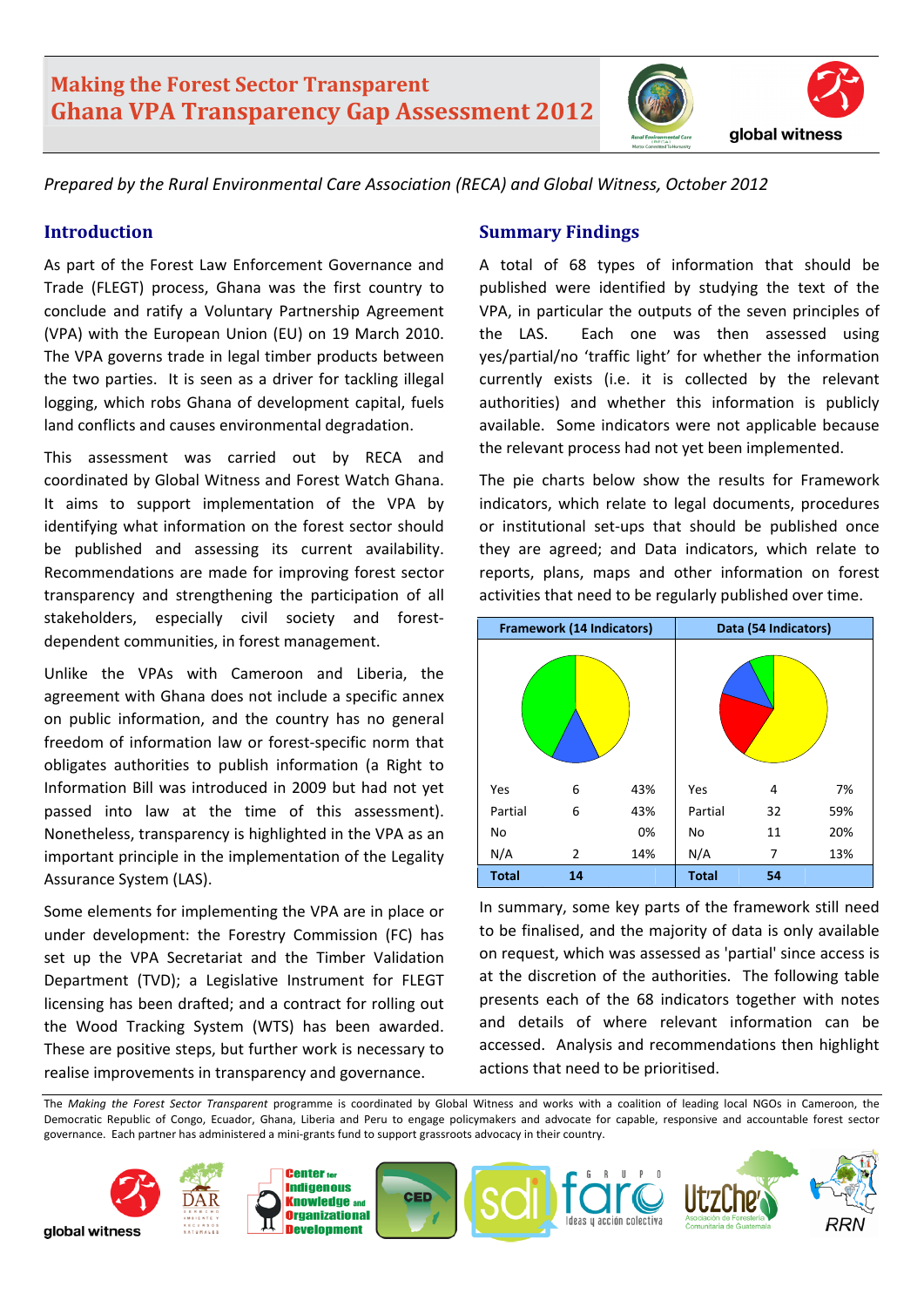# **Ghana 2012 VPA Transparency Gap Assessment Indicators**

- **Key:** Yes ‐ information exists and is published
	- Partial ‐ the information is incomplete, drafted and/or only available on request
	- No the information does not exist or is not published
	- Not Applicable ‐ the information in question is not applicable because the process or system has not yet been implemented
- **F/D:** Framework (F) legislation, procedure, structure or other norm applied to the forest sector that needs to be published once Data (D) – report, map, statistics or other information on forest sector that needs to be published regularly over time

#### **Glossary and Abbreviations**

CEPS Customs Excise and Preventive Service

CO2/CO3 Pre‐felling inspection form CO2 and the felling permit form CO3 are part of Annual Logging Operations Plans

- EPA Environmental Protection Agency
- FC Forestry Commission
- FSD Forest Services Division of the FC
- GCnet Ghana Community Network Services Limited, a customized electronic system for processing trade and customs documents IM Independent Monitor
- JMRM Joint Monitoring Review Mechanism between the European Union and Government of Ghana
- LAS Legality Assurance System
- LIF Log Information Form, part of the paper-based chain of custody
- MLNR Ministry of Lands and Natural Resources
- M‐SIC Multi‐Stakeholder Implementation Committee
- RMSC Resource Management Support Centre, a FC centre based in Kumasi
- SP Salvage Permit, issued by the FC for salvage of trees from an area of land undergoing development such as road construction
- SRA Social Responsibility Agreements between logging companies and communities
- TIDD Timber Industry Development Division of the FC
- TIF Tree Information Form, part of the paper-based chain of custody<br>TREC Timber Rights Evaluation Committee, responsible for evaluating a
- Timber Rights Evaluation Committee, responsible for evaluating applications for granting of timber rights
- TUC Timber Utilisation Contract, the main long‐term logging contract
- TVC Timber Validation Council, which oversees the TVD
- TVD Timber Validation Department
- WTS Wood Tracking System

| <b>Specified information and</b>                     | F/D | Exists? | Public? | <b>Notes on Information</b>                                                                  | <b>Sources of Information</b>   |  |  |
|------------------------------------------------------|-----|---------|---------|----------------------------------------------------------------------------------------------|---------------------------------|--|--|
| <b>relevant section of VPA Text</b>                  |     |         |         |                                                                                              |                                 |  |  |
| 1. Source of Timber (Production) - LAS Principle 1   |     |         |         |                                                                                              |                                 |  |  |
| Forest Reserve - Annex V, Principle 1, Criterion 1.1 |     |         |         |                                                                                              |                                 |  |  |
| <b>Forest Management Documents</b>                   | D   |         |         | Operational forest management documents are not                                              | <b>FSD</b>                      |  |  |
|                                                      |     |         |         | published, but can be obtained on request from                                               |                                 |  |  |
|                                                      |     |         |         | district and regional offices.                                                               |                                 |  |  |
| <b>Forest Maps</b>                                   | D   |         | O       | Forest reserves are demarcated on maps. This                                                 | FSD, RMSC                       |  |  |
|                                                      |     |         |         | information is not published, but hard copies can be                                         |                                 |  |  |
|                                                      |     |         |         | found at district FSD offices and some digital maps of                                       |                                 |  |  |
|                                                      |     |         |         | reserves are also available from the RMSC.                                                   |                                 |  |  |
| <b>Forest Survey Reports</b>                         | D   |         |         | Survey reports can be requested from district FSD                                            | FSD, RMSC                       |  |  |
| (stock enumeration and yield                         |     |         |         | offices or RMSC, but whether the authorities make                                            |                                 |  |  |
| data)                                                |     |         |         | them available depends on who is requesting the                                              |                                 |  |  |
|                                                      |     |         |         | information and for what purpose.                                                            |                                 |  |  |
| Maps of Forest Types (habitats                       | D   |         | m       | Maps with coordinates are produced, which can be                                             | FSD, RMSC                       |  |  |
| critical areas, genetic hot spots,                   |     |         |         | requested from the RMSC, but whether the                                                     |                                 |  |  |
| <b>Globally Significant Biodiversity</b>             |     |         |         | authorities make them available depends on who is                                            |                                 |  |  |
| Areas, protection areas);<br>Reserve Management Plan | D   |         |         | requesting the information and for what purpose.<br>Reserve management plans are prepared in | <b>Traditional Authorities.</b> |  |  |
| (strategic management plans)                         |     |         | œ       | consultation with local communities. Some                                                    | <b>FSD</b>                      |  |  |
|                                                      |     |         |         | traditional authorities hold copies of them, and they                                        |                                 |  |  |
|                                                      |     |         |         | may be provided upon request at district FSD offices.                                        |                                 |  |  |
| Off-Reserve - Annex V, Principle 1, Criterion 1.1    |     |         |         |                                                                                              |                                 |  |  |
| <b>Operational Plans</b>                             | D   |         |         | Plans are available on request from district FSD                                             | FSD, RMSC                       |  |  |
|                                                      |     |         |         | offices and the RMSC.                                                                        |                                 |  |  |
| <b>TUC Maps</b>                                      | D   |         |         | Off-reserve TUC maps can be requested from the FSD                                           | FSD, RMSC                       |  |  |
|                                                      |     |         |         | or RMSC, but whether the authorities make them                                               |                                 |  |  |
|                                                      |     |         |         | available depends on who is requesting the                                                   |                                 |  |  |
|                                                      |     |         |         | information and for what purpose.                                                            |                                 |  |  |
| Off-Reserve Inventory Report                         | D   |         |         | Information is available on request from district FSD                                        | <b>FSD</b>                      |  |  |
|                                                      |     |         |         | offices                                                                                      |                                 |  |  |
| Felling Inspection Form CO2                          | D   |         |         | Information is available on request from district FSD                                        | <b>FSD</b>                      |  |  |
|                                                      |     |         |         | offices                                                                                      |                                 |  |  |
| Felling Permit Form CO3/Letter                       | D   |         |         | Information is available on request from district FSD                                        | <b>District FSD offices</b>     |  |  |
| of approval.                                         |     |         |         | offices                                                                                      |                                 |  |  |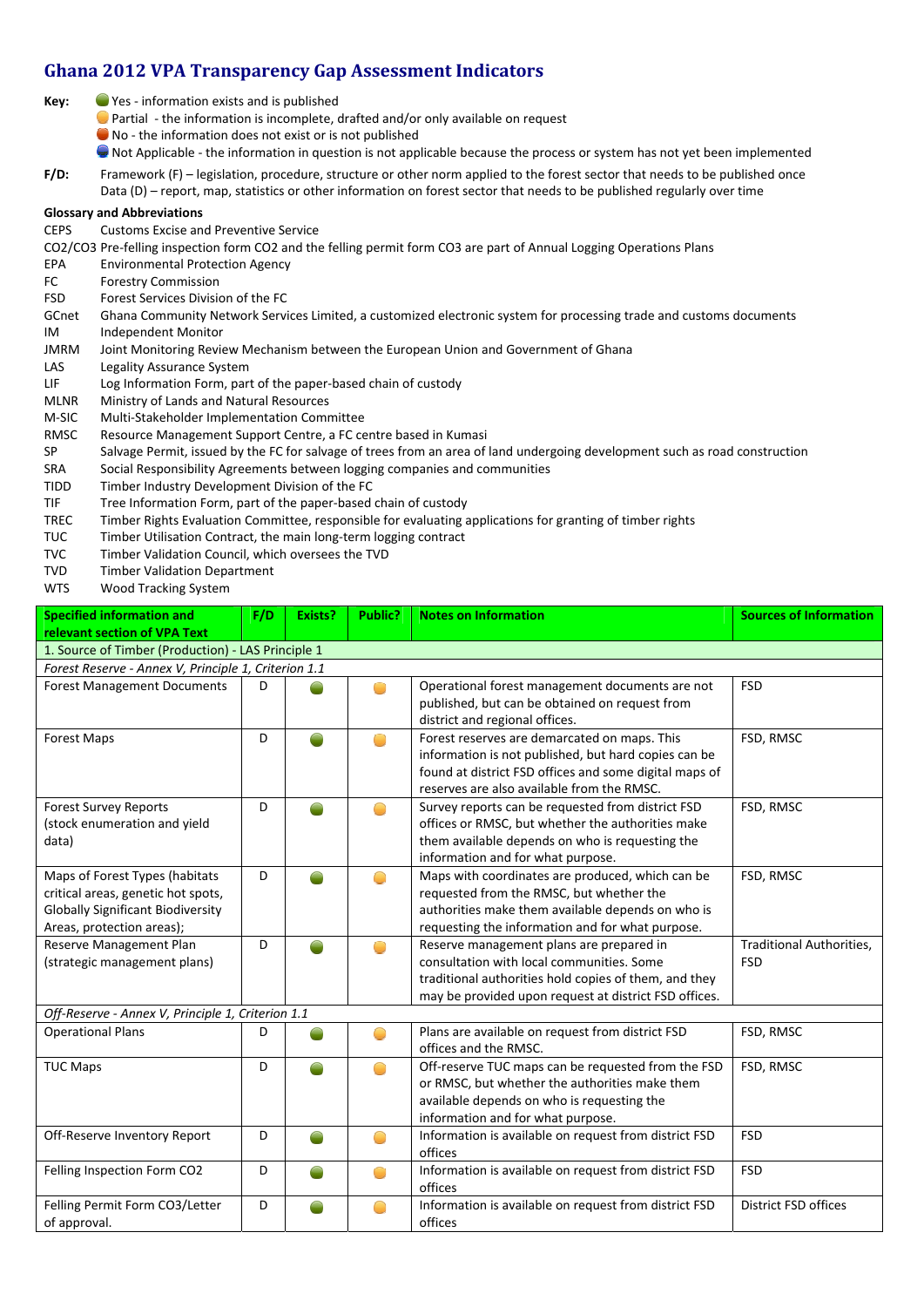| <b>Specified information and</b>                                  | F/D | Exists? | Public? | <b>Notes on Information</b>                                                                                                                                                                                                                                                                                                                                                                                   | <b>Sources of Information</b>                                                                                  |  |  |
|-------------------------------------------------------------------|-----|---------|---------|---------------------------------------------------------------------------------------------------------------------------------------------------------------------------------------------------------------------------------------------------------------------------------------------------------------------------------------------------------------------------------------------------------------|----------------------------------------------------------------------------------------------------------------|--|--|
| relevant section of VPA Text                                      |     |         |         |                                                                                                                                                                                                                                                                                                                                                                                                               |                                                                                                                |  |  |
| Plantation - Annex V, Principle 1, Criterion 1.1                  |     |         |         |                                                                                                                                                                                                                                                                                                                                                                                                               |                                                                                                                |  |  |
| <b>Plantation Map</b>                                             | D   |         | n       | Maps can be requested from the FC, but whether the<br>authorities make them available depends on who is<br>requesting the information and for what purpose.                                                                                                                                                                                                                                                   | <b>Plantation Department</b><br>of the FC                                                                      |  |  |
| Enumeration report (of<br>harvestable trees)                      | D   |         | ○       | Reports can be requested from the FC, but whether<br>the authorities make them available depends on who                                                                                                                                                                                                                                                                                                       | Plantation Department<br>of the FC                                                                             |  |  |
| Payment receipt (proof of<br>purchase/allocation of land)         | D   |         | O       | is requesting the information and for what purpose.<br>Details of payments can be requested from the FC,<br>but whether the authorities make them available on<br>who is requesting the information and for what                                                                                                                                                                                              | Plantation Department<br>of the FC                                                                             |  |  |
| Entry permit (access to land to<br>fell trees)                    | D   |         | m.      | purpose.<br>Entry permits are not public documents and they are<br>not available on request.                                                                                                                                                                                                                                                                                                                  | Plantation Department<br>of the FC                                                                             |  |  |
| Underwater - Annex V, principle 1, criterion 1.1                  |     |         |         |                                                                                                                                                                                                                                                                                                                                                                                                               |                                                                                                                |  |  |
| <b>Block Report</b>                                               | D   |         |         | This relates to pre-defined blocks or locations of<br>underwater logging rights in the Volta Lake (which<br>flooded trees when the dam was built). A company<br>has been granted the contract to undertake the<br>project, but plans have not been published.                                                                                                                                                 | <b>TIDD</b>                                                                                                    |  |  |
| Imported Wood - Annex V, Principle 1, Criterion 1.1               |     |         |         |                                                                                                                                                                                                                                                                                                                                                                                                               |                                                                                                                |  |  |
| Declaration to customs of timber<br>imports by country of origin. | D   |         |         | Timber imported for processing should be declared<br>through CEPS and data added to the GCnet platform<br>and TVD database to ensure legality. This is a new<br>approach which is not yet fully operational.                                                                                                                                                                                                  | GCNet, CEPS, shipping<br>lines and shipping<br>council                                                         |  |  |
|                                                                   |     |         |         | Consent to timber rights by concerned individuals/group and owners - Annex V, principle 1, criterion 1.2                                                                                                                                                                                                                                                                                                      |                                                                                                                |  |  |
| <b>District Notices</b>                                           | D   |         |         | Notices are posted in District Assemblies and copies<br>sent to the traditional authorities                                                                                                                                                                                                                                                                                                                   | District Assemblies,<br><b>Traditional Authorities</b>                                                         |  |  |
| <b>Written Consent</b>                                            | D   |         |         | A letter of consent should be signed by landowners,<br>typically the chief who represents people, and<br>submitted to the district manager for approval prior<br>to logging. It is posted on notice boards.                                                                                                                                                                                                   | FSD, District<br>Assemblies, Traditional<br><b>Authorities</b>                                                 |  |  |
| <b>Consultation Minutes</b>                                       | D   |         | O       | Consultation with landowners and affected farmers is<br>usually carried out locally without FSD involvement.<br>In some cases, minutes are added to monthly reports                                                                                                                                                                                                                                           | FSD, District<br>Assemblies, Traditional<br>Authorities                                                        |  |  |
| Records Arbitration of<br>Proceedings                             | D   |         | O       | When necessary, the FSD may be brought on board<br>to arbitrate on consent issues and records kept on<br>proceedings.                                                                                                                                                                                                                                                                                         | FSD, District<br>Assemblies, Traditional<br>Authorities                                                        |  |  |
| 2. Timber Rights Allocation - LAS Principle 2                     |     |         |         |                                                                                                                                                                                                                                                                                                                                                                                                               |                                                                                                                |  |  |
| TUCs - Annex V, Principle 2, Criterion 2.1                        |     |         |         |                                                                                                                                                                                                                                                                                                                                                                                                               |                                                                                                                |  |  |
| Procedures for allocating TUCs                                    | F   |         |         | The procedures for allocating TUCs are available from<br>the FC website.                                                                                                                                                                                                                                                                                                                                      | www.fcghana.org/libra<br>ry.php                                                                                |  |  |
| TREC pre-qualification reports                                    | D   |         | Ο       | Notices inviting applications to the TREC for pre-<br>qualification to bid for timber rights are posted on<br>the FC website. Reports on its decisions may be<br>requested, but whether they are made available<br>depends on the authorities.                                                                                                                                                                | FC                                                                                                             |  |  |
| Notices of invitations to bid for<br><b>TUCs</b>                  | D   |         | O       | Some notices inviting bidders for TUCs are posted in<br>national newspapers, for example an invitation was<br>advertised for plantation TUCs in 2011.                                                                                                                                                                                                                                                         | Newspapers                                                                                                     |  |  |
| TREC bidding reports                                              | D   |         |         | Although the role of the TREC in validating bids for<br>timber rights is established in law, this process has<br>not been consistently followed in practice. Limited<br>information on bidding rounds in 2003 and 2004 is<br>publicly available, but reports are not public.                                                                                                                                  | FC; details of earlier<br>bidding rounds at<br>www.fcghana.org/pag<br>e.php?page=334&secti<br>$on = 25$ &typ=1 |  |  |
| List of TUCs issued                                               | D   |         | Ο       | A list of all TUCs issued is available on request from<br>the FC                                                                                                                                                                                                                                                                                                                                              | FC                                                                                                             |  |  |
| TUC contract documents                                            | D   |         | Ο       | According to law, all contracts for the use of natural<br>resources including timber are supposed to be<br>ratified by parliament, which will place the document<br>in the public domain. However, no TUCs have been<br>ratified for several years. The contract documents<br>may be requested from the FC, but further work is<br>necessary to determine whether they are publicly<br>available in practice. | FC                                                                                                             |  |  |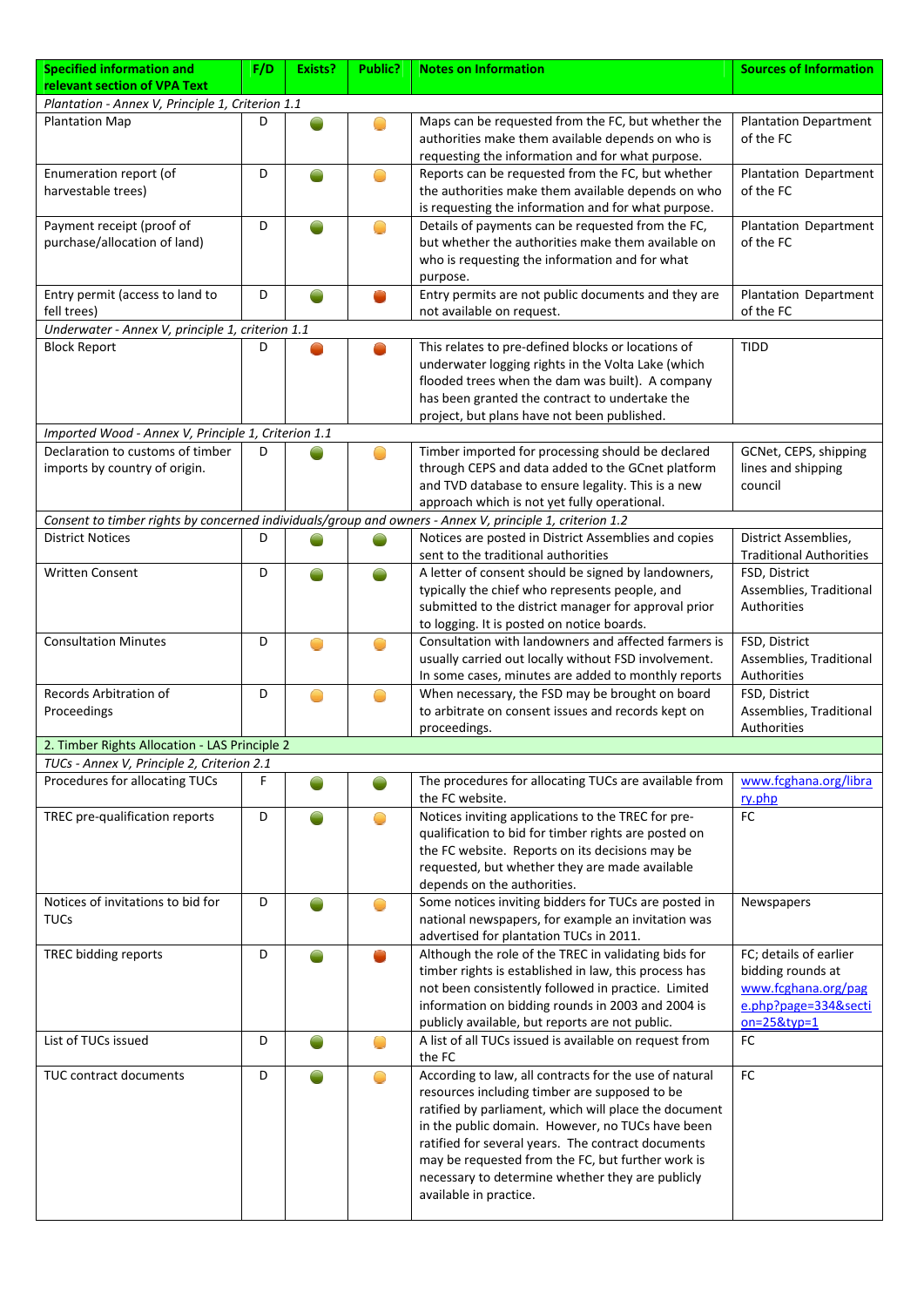| <b>Specified information and</b>                                                     | F/D | Exists? | Public?                                           | <b>Notes on Information</b>                                                                                                                                                                                                                                                                                                          | <b>Sources of Information</b>   |
|--------------------------------------------------------------------------------------|-----|---------|---------------------------------------------------|--------------------------------------------------------------------------------------------------------------------------------------------------------------------------------------------------------------------------------------------------------------------------------------------------------------------------------------|---------------------------------|
| relevant section of VPA Text                                                         |     |         |                                                   |                                                                                                                                                                                                                                                                                                                                      |                                 |
| Salvage Permits - Annex V, Principle 2, Criterion 2.2                                |     |         |                                                   |                                                                                                                                                                                                                                                                                                                                      |                                 |
| Applications for SP                                                                  | D   |         |                                                   | Applications for salvage permits are meant to be<br>submitted to the FSD, but they are not publicly<br>available                                                                                                                                                                                                                     | <b>FC</b>                       |
| Inspection reports                                                                   | D   |         |                                                   | The FSD is meant to conduct inspections and submit<br>reports on the justification for commercial trees to<br>be salvaged in a defined location, but they are not<br>publicly available.                                                                                                                                             | FC                              |
| Salvage permits                                                                      | D   |         |                                                   | Permit documents are not publicly available. Lists<br>obtained by civil society revealed that a very large<br>number of permits were issued in 2010 and 2011.<br>There have been concerns about such permits being<br>excessively granted at the discretion of the<br>authorities instead of going through transparent<br>processes. | <b>FC</b>                       |
| Confiscated Timber - Annex II, Principle 2, Criterion 2.3                            |     |         |                                                   |                                                                                                                                                                                                                                                                                                                                      |                                 |
| Auction of Confiscated Timber                                                        | D   |         |                                                   | The VPA states that information on purchase of<br>confiscated timber from public auctions is meant to<br>be registered in a central database. Some<br>information can be obtained from district FSD offices.                                                                                                                         | <b>FSD</b>                      |
| 3. Timber Harvesting Operations - LAS Principle 3                                    |     |         |                                                   |                                                                                                                                                                                                                                                                                                                                      |                                 |
| Post Harvest Audit Reports                                                           | D   |         |                                                   | RMSC post harvest reports may be requested, but<br>whether the authorities make them available<br>depends on who is requesting the information and<br>for what purpose.                                                                                                                                                              | FSD, TIDD, RMSC                 |
| Lists of Tree Information Forms<br>(TIFs) and Log Information Forms<br>(LIFs) issued | D   |         | ◠                                                 | The data on these forms on tree species, harvesting<br>and company name can be accessed on request from<br>district FSD offices.                                                                                                                                                                                                     | FSD, TIDD, RMSC                 |
| Manual of Proceedings A-F<br>relating to timber production                           | F   |         |                                                   | The manual of procedures is widely available from<br>libraries and on websites.                                                                                                                                                                                                                                                      | FSD, TIDD, RMSC                 |
| <b>Social Responsibility Agreements</b><br>(SRAs) documents                          | D   |         |                                                   | SRAs are typically negotiated with communities and<br>not available in the public domain. The FSD and<br>District Assembly are supposed to be part of the<br>negotiation processes and ensure compliance, but<br>that has happened in few areas.                                                                                     | FSD, District<br>Assemblies     |
| List of Forestry Offences                                                            | D   |         |                                                   | An offence file is kept in every district office, but<br>there is no published list of offences apart from what<br>appears in newspapers on arrests.                                                                                                                                                                                 | <b>District Offices</b>         |
| List of Fines for Offences                                                           | F   |         |                                                   | The Information on fines imposed for forestry<br>offences exists at the district level, but it is not<br>published.                                                                                                                                                                                                                  | <b>District Offices</b>         |
| Compensation paid to affected<br>farmers                                             | D   |         | $\left(\begin{array}{c} \ \ \ \end{array}\right)$ | The logging manual states that the FSD should assess<br>damage and ensure that compensation is paid. In<br>practice, compensation is usually arranged by the<br>farmers themselves, but reports are made to district<br>offices when problems arise. Minutes are added to<br>monthly reports.                                        | <b>District Offices</b>         |
| 4. Transportation - LAS Principle 4                                                  |     |         |                                                   |                                                                                                                                                                                                                                                                                                                                      |                                 |
| Log transportation standards                                                         | F   |         |                                                   | Transportation standards are available in the Timber<br>Resource Management Act 547 and Timber<br>Resources Management Regulations LI 1649. The<br>details on TIFs and LIFs provide relevant information.                                                                                                                            | www.fcghana.org/libra<br>ry.php |
| 5. Processing - LAS Principle 5                                                      |     |         |                                                   |                                                                                                                                                                                                                                                                                                                                      |                                 |
| List of processing companies<br>with valid licenses                                  | D   |         | O                                                 | Available upon written request from the TIDD. Some<br>information can also be found in export reports.                                                                                                                                                                                                                               | TIDD, RMSC, FC, FSD             |
| Industrial Health and Safety<br><b>Monitoring Reports</b>                            | D   |         |                                                   | The EPA and Factory Inspectorate Division are<br>responsible for checking health and safety<br>requirements, but there is no published information.                                                                                                                                                                                  | EPA                             |
| 6. Trade - LAS Principle 6                                                           |     |         |                                                   |                                                                                                                                                                                                                                                                                                                                      |                                 |
| List of all Licensed/Registered<br>Domestic Vendors (Domestic<br>Market)             | D   |         |                                                   | Domestic vendors are meant to be registered, but<br>many do not carry it out. The TIDD has limited<br>capacity to conduct national registration and pursue<br>defaulters. At the time of this assessment, there<br>were plans to establish a legal mandate and process<br>for registration, but this was under consultation.         | FC                              |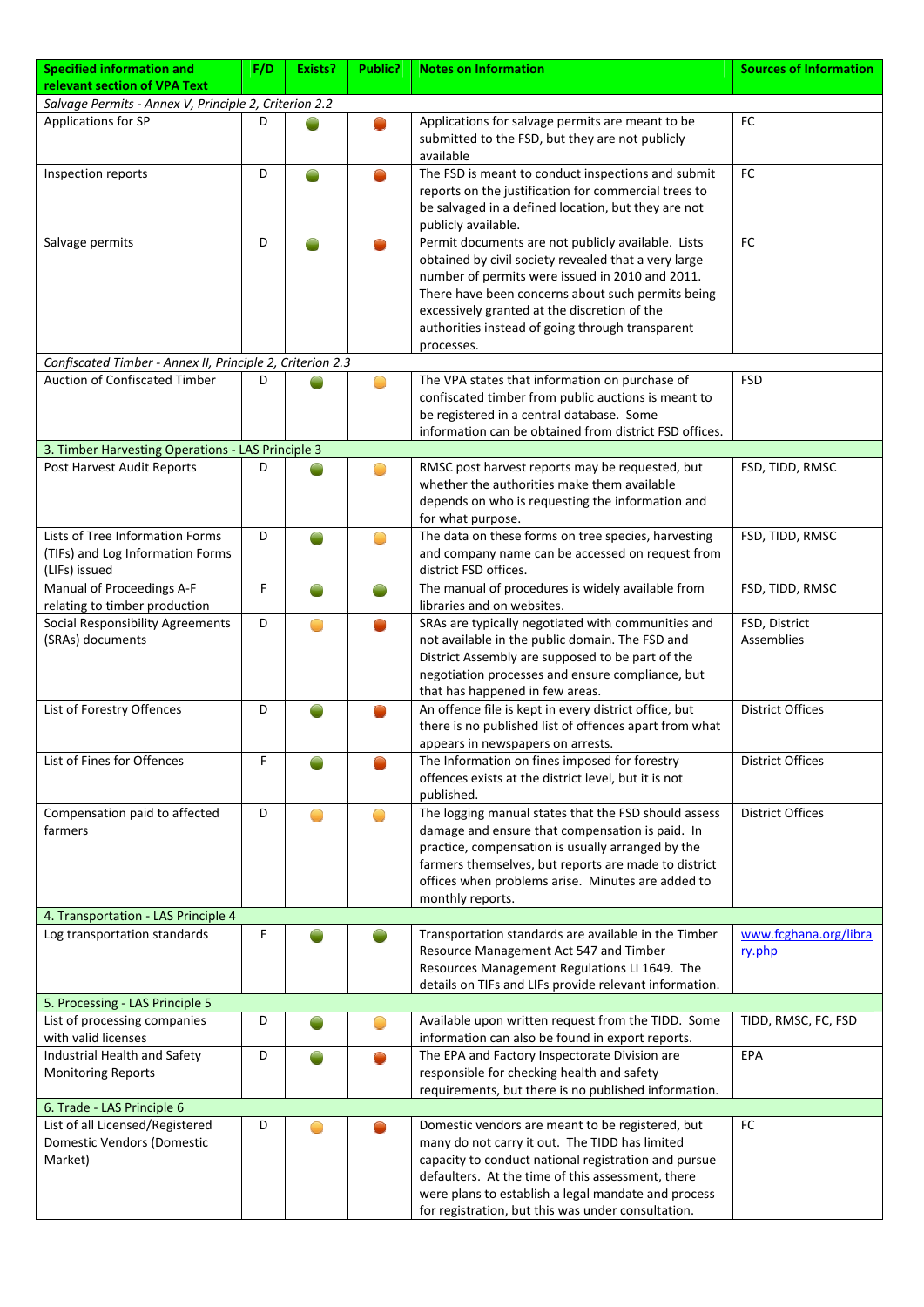| <b>Specified information and</b>                         | F/D | Exists? | Public?    | <b>Notes on Information</b>                            | <b>Sources of Information</b> |
|----------------------------------------------------------|-----|---------|------------|--------------------------------------------------------|-------------------------------|
| relevant section of VPA Text                             |     |         |            |                                                        |                               |
| List of all Licensed/Registered                          | D   |         |            | The monthly TIDD reports on export of wood             | Export reports are            |
| Exporters                                                |     |         |            | products list exporters by product, value and volume.  | available from                |
|                                                          |     |         |            |                                                        | http://www.fcghana.or         |
|                                                          |     |         |            |                                                        | g/library.php?id=16           |
| List of valid export licences                            | D   |         | O          | Information can be made available following a          | TIDD, TVD, CEPS               |
| issued.                                                  |     |         |            | written request, but this depends on the decision of   |                               |
|                                                          |     |         |            | the FC on who is requesting the information and for    |                               |
|                                                          |     |         |            | what purpose.                                          |                               |
| <b>TVD Audit Reports</b>                                 | D   |         |            | TVD activities are yet to become fully operational     |                               |
|                                                          |     |         |            | since the LAS procedures are still being developed     |                               |
|                                                          |     |         |            |                                                        |                               |
|                                                          |     |         |            | and the WTS is yet to be rolled out.                   |                               |
| 7. Fiscal Obligations - LAS Principle 7                  |     |         |            |                                                        |                               |
| List of loggers and vendors in                           | D   |         |            | Information is collected in regional and district FSD  | <b>FSD</b>                    |
| default of stumpage fee                                  |     |         |            | offices. There are occasional press notices, but       |                               |
|                                                          |     |         |            | details on defaulters are not made published.          |                               |
|                                                          |     |         |            | Records could be requested but further analysis is     |                               |
|                                                          |     |         |            | necessary on what information is made available.       |                               |
| List of vendors in default of                            | D   |         | $\bigcirc$ | Information is collected in regional and district FSD  | <b>FSD</b>                    |
| ground rent (fees, rents or taxes)                       |     |         |            | offices, but it is not published. Some details may be  |                               |
|                                                          |     |         |            | available on request.                                  |                               |
| List of vendors in default of                            | D   |         |            | This information can be made available by the TIDD     | TIDD, CEPS                    |
|                                                          |     |         | $\bigcirc$ |                                                        |                               |
| export levies                                            |     |         |            | on request.                                            |                               |
| List of loggers and vendors in                           | D   |         | O          | This information can be made available by the TIDD     | <b>TIDD</b>                   |
| default of Corporate Income Tax                          |     |         |            | on request.                                            |                               |
| <b>TVD Financial Audit Reports</b>                       | D   |         | e          | TVD activities are yet to become fully operational     |                               |
|                                                          |     |         |            | since the LAS procedures are still being developed     |                               |
|                                                          |     |         |            | and the wood tracking system is yet to be rolled out.  |                               |
| 8. Legal Information - Annex II, Section 4               |     |         |            |                                                        |                               |
| Texts of all laws and regulations                        | F   |         |            | All of the legal documents are publicly available from | www.fcghana.org/libra         |
| referenced in the VPA as primary                         |     |         |            | the Ghana Publishing Corporation. Some can be          | ry.php                        |
| and subsidiary legislation                               |     |         |            | accessed from public and university libraries and      |                               |
| applicable to the forest sector.                         |     |         |            | from the FC website                                    |                               |
| 9. LAS and Independent Monitoring - Annex V and Annex VI |     |         |            |                                                        |                               |
| Final description of the Wood                            |     |         |            | Following a WTS pilot, Ghana tendered for a service    | FC                            |
|                                                          | F   |         |            |                                                        |                               |
| <b>Tracking System</b>                                   |     |         |            | provider and signed a contract in April 2012. Full     |                               |
|                                                          |     |         |            | deployment is planned for December 2012 and            |                               |
|                                                          |     |         |            | documentation on the final system needs to be          |                               |
|                                                          |     |         |            | published.                                             |                               |
| Structure and functioning of the                         | F   |         | O          | The role of the TIDD is set out in the VPA and this    | <b>TIDD</b>                   |
| designated licensing authority -                         |     |         |            | department is operational, but final details on its    | www.fcghana.com/vpa           |
| <b>TIDD</b>                                              |     |         |            | structure and how it issues licences needs to be       |                               |
|                                                          |     |         |            | published.                                             |                               |
| System to verify compliance with                         | F   |         | O          | Guidance for the verification of legality has been     | <b>TVD</b>                    |
| the legality definition                                  |     |         |            | drafted. The system has not yet been finalised, but    |                               |
|                                                          |     |         |            | the JMRM aide memoire for March 2012 states that a     |                               |
|                                                          |     |         |            | workable system will be ready by September 2012.       |                               |
|                                                          |     |         |            | The role of the TVD is set out in the VPA. This        |                               |
| Structure and functioning of                             | F   |         | O          |                                                        | <b>TVD</b>                    |
| designated verification authority                        |     |         |            | department has been established and is operational.    | www.fcghana.com/vpa           |
| - TVD                                                    |     |         |            | Further details on its structure and functioning will  |                               |
|                                                          |     |         |            | need to be published as the VPA systems roll out.      |                               |
| <b>TVD Annual Monitoring Reports</b>                     | D   |         |            | Annual reports have not yet been prepared since the    |                               |
| on Critical Control Points                               |     |         |            | wood tracking system and verification system have      |                               |
| (harvesting, transporting,                               |     |         |            | not been established.                                  |                               |
| processing, export)                                      |     |         |            |                                                        |                               |
| Structure and functioning of the                         | F   |         |            | The TVC will have oversight of the transparency and    |                               |
| <b>Timber Validation Council</b>                         |     |         |            | independence of the TVD and deal with complaints.      |                               |
|                                                          |     |         |            | It has not yet been established, but it is planned to  |                               |
|                                                          |     |         |            | be operational by December 2012.                       |                               |
|                                                          |     |         |            |                                                        |                               |
| FLEGT licenses issued (EU                                | D   |         |            | Not applicable since FLEGT licenses are not in         |                               |
| countries)                                               |     |         |            | operation yet                                          |                               |
| Exports Permits issued (Non- EU                          | D   |         |            | Permits exist but are not in the public domain         | TIDD, FC                      |
| Countries)                                               |     |         |            |                                                        |                               |
| Terms of reference for IM                                | F   |         |            | The terms of reference are stipulated in the VPA       | <b>FC</b>                     |
|                                                          |     |         |            | agreement, which is available online.                  | www.fcghana.com/vpa           |
|                                                          |     |         |            |                                                        |                               |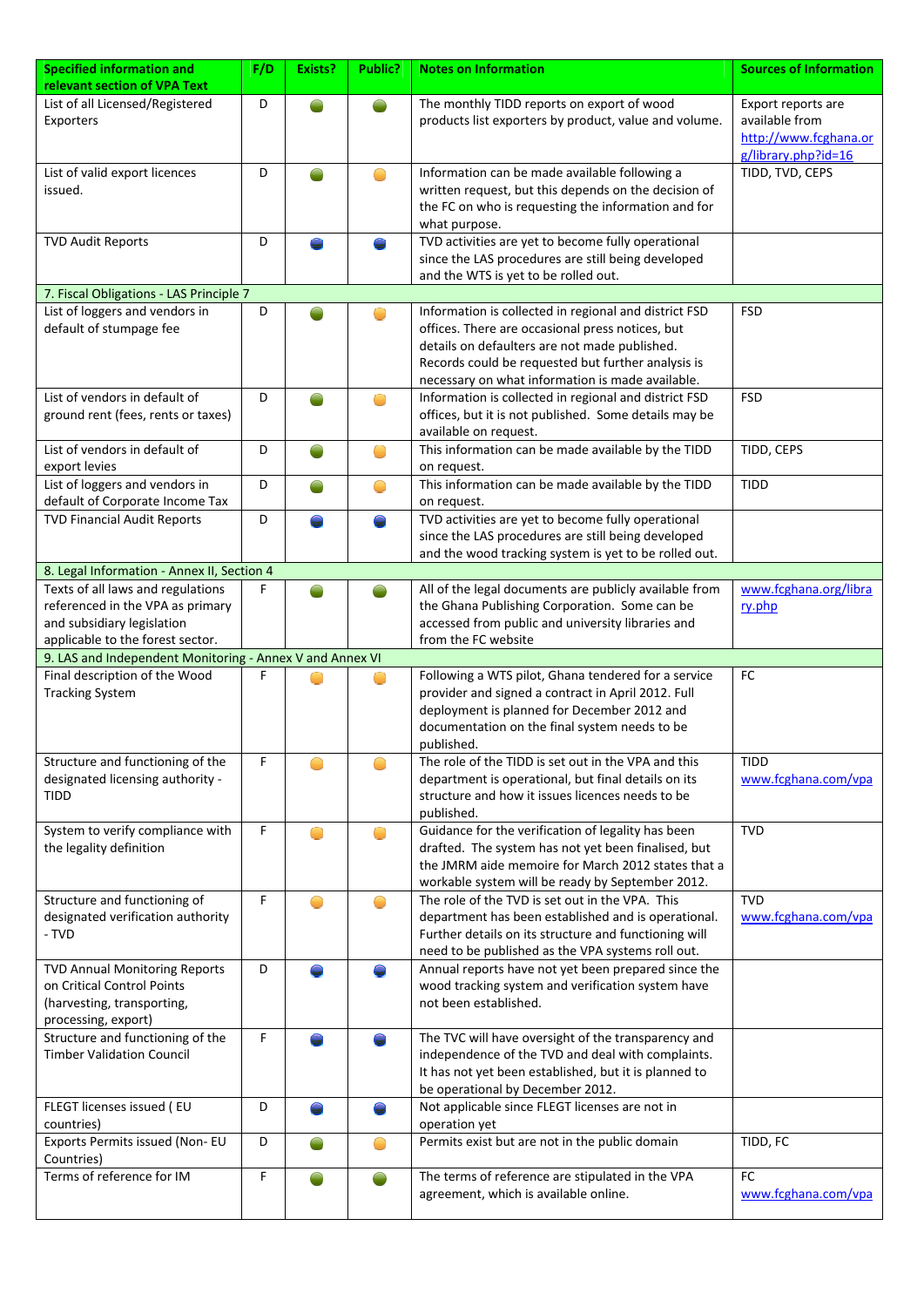| <b>Specified information and</b>                                                              | F/D | Exists? | Public? | <b>Notes on Information</b>                                                                                                                                                                                                                                                    | <b>Sources of Information</b>                                                                                                                                           |
|-----------------------------------------------------------------------------------------------|-----|---------|---------|--------------------------------------------------------------------------------------------------------------------------------------------------------------------------------------------------------------------------------------------------------------------------------|-------------------------------------------------------------------------------------------------------------------------------------------------------------------------|
| relevant section of VPA Text                                                                  |     |         |         |                                                                                                                                                                                                                                                                                |                                                                                                                                                                         |
| Appointment of IM                                                                             | F   |         |         | The IM has been advertised and bids received, but it<br>has not yet been appointed at the time of this<br>assessment                                                                                                                                                           | MLNR, FC                                                                                                                                                                |
|                                                                                               |     |         |         |                                                                                                                                                                                                                                                                                |                                                                                                                                                                         |
| IM reports                                                                                    | D   |         |         | Not applicable since the IM has not yet been<br>appointed at the time of this assessment.                                                                                                                                                                                      | MLNR, FC                                                                                                                                                                |
| Complaints arising from work of<br>the IM                                                     | D   |         | ₽       | Not applicable since IM has not been appointed yet                                                                                                                                                                                                                             | MLNR, FC                                                                                                                                                                |
| 10. JMRM Reporting and Institutional Set Up - Article 4, 5, 10 and 19, and Annex VI           |     |         |         |                                                                                                                                                                                                                                                                                |                                                                                                                                                                         |
| Structure and functioning of the<br>Joint Monitoring and Review<br>Mechanism                  | F   |         |         | The responsibilities of the JMRM are set out in the<br>VPA, and the fourth mission took place from 13 to 16<br>March 2012. It has agreed a final version of its rules<br>of procedures and arbitration, but they had not yet<br>been published at the time of this assessment. | www.fcghana.com/vpa                                                                                                                                                     |
| <b>JMRM Mission Reports and Aide</b><br><b>Memoires</b>                                       | D   |         | O       | Aide memoires on the four missions to date are<br>publicly available, but they lack information on the<br>efforts made by Ghana to be transparent on the<br>forestry activities, which is required in the VPA text.                                                            | Latest aide memoire<br>available at<br>http://www.fcghana.c<br>om/vpa                                                                                                   |
| <b>JMRM Annual Reports</b>                                                                    | D   |         |         | The 2009/10 annual progress report was published in<br>May/June 2012. The 2010/11 report has been<br>drafted and is due for publication.                                                                                                                                       | 2009/10 report<br>http://www.euflegt.efi<br>.int/files/attachments/<br>euflegt/ghana annualp<br>rogressreport vpaimpl<br>ementation 09-<br>10 lores.pdf                 |
| Structure and functioning of the<br>Multi-Stakeholder<br>Implementation Committee (M-<br>SIC) | F   |         | ◠       | This committee was constituted in 2010 to oversee<br>and coordinate implementation of the VPA. Terms of<br>reference are available, but full procedures on its<br>functioning have not been formalised to date.                                                                | M-SIC terms of<br>reference<br>http://www.fcghana.or<br>g/VPA 2/assets/file/im<br>plementation committ<br>ee/tor multi stakehol<br>der implementation c<br>ommittee.pdf |
| Details of EU competent<br>authorities                                                        | F   |         | O       | A list of nominated competent authorities for<br>implementation of the FLEGT regulation has been<br>published.                                                                                                                                                                 | EU<br>http://ec.europa.eu/en<br>vironment/forests/fleg<br>t.htm                                                                                                         |
| Reports of competent authorities                                                              | D   |         |         | Reports have not yet been produced because there is<br>not FLEGT timber yet.                                                                                                                                                                                                   |                                                                                                                                                                         |

### **Methodology**

The list of indicators was drawn up by carefully studying the text of the VPA and then consulting key stakeholders in FC departments and civil society organisations on them. The investigator then assessed what information exists and is publicly available on each one by desk research and searches of the websites of the FC, the Environmental Protection Agency and international resources such as www.loggingoff.info. Key stakeholders from FC departments (including the FSD, TVD, TIDD, and RMSC) and civil society organisations provided further details and feedback on what information is available and how it can be accessed. Data were collected in June 2012 with further consultation and validation through July 2012. Unmarked logs waiting to be transported. Photo © CIKOD

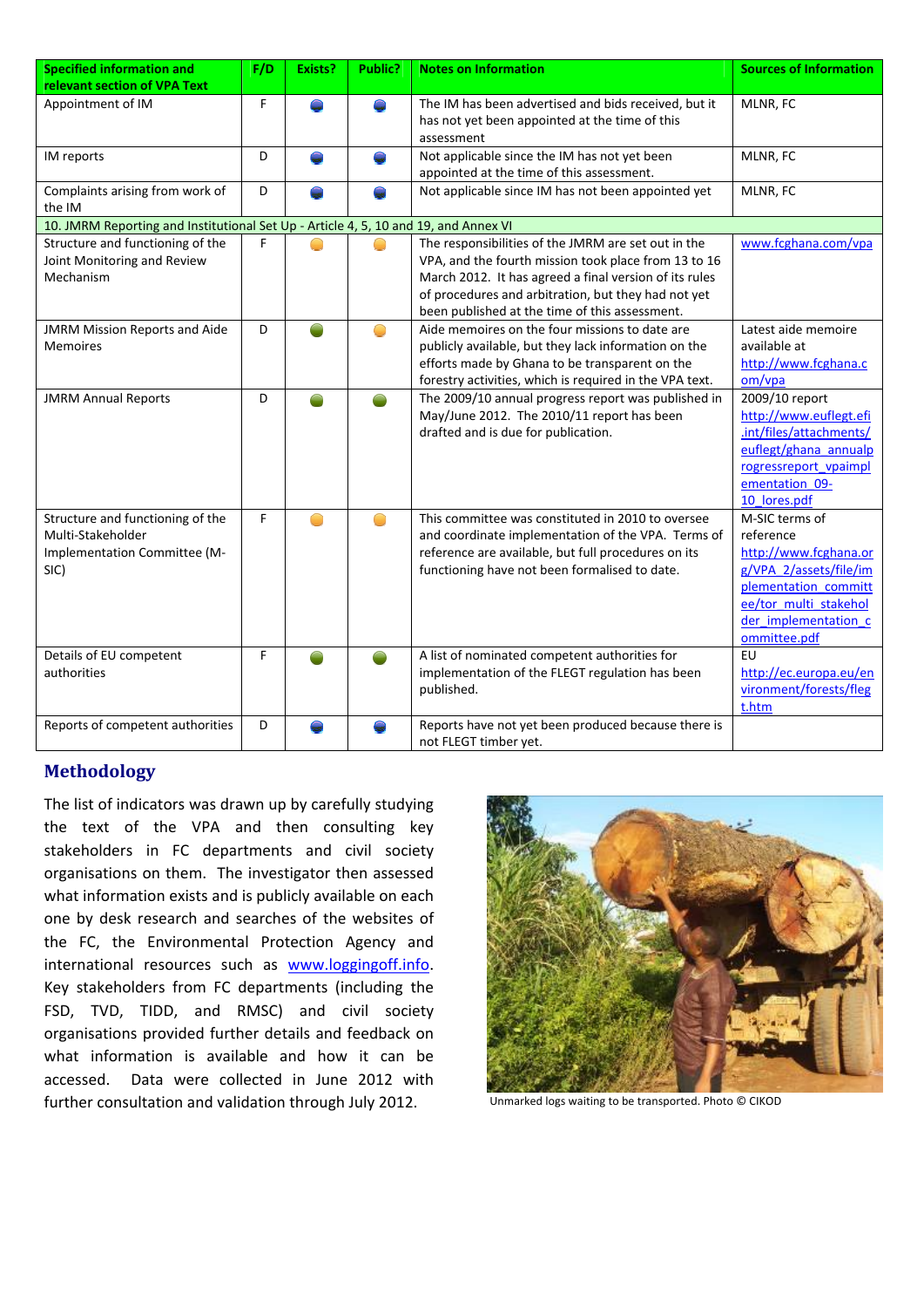## **Analysis**

Implementation of the VPA has made gradual progress since the agreement was ratified in 2010. Regarding 'Framework' indicators, although the forest sector legislation and related norms referred to in the VPA are in the public domain, key requirements for implementing the VPA such as guidance for the legality verification system have only been drafted to date. The structure and functioning of the main bodies responsible for implementing and monitoring the VPA (e.g. the TVD) also remained to be finalised and published at the time of this assessment. There have also been lengthy delays in some documents being released; for example, the 2009/10 JMRM progress report was only published in June 2012. The draft and final versions of systems and procedures should be published as soon as they are produced so that civil society and citizens can understand what is being implemented and how it is being monitored.

For the 'Data' indicators, the information was reported to exist in some shape or format, in most cases within the systems administered by the FC. However in many cases it was difficult to assess whether this data covers all forest activities across Ghana. Very little is published regularly online or in FSD offices and local media. The only data that were found to be consistently posted on the FC website were monthly TIDD reports on timber exports and six‐monthly reports on royalties' distribution to different stakeholders.

For the majority of indicators, the informants from the FC reported that the necessary data and documents could be requested from district and regional FSD offices, the RMSC, or other sections of the FC. The willingness of the authorities to disclose information was a positive sign, but this assessment also found that whether information was made available may depend on who is requesting it, who they know in the authority, how they prepare the request, and what purpose they state for wanting the information. There was also a fee for some items, such as maps. Civil society informants reported cases where communities had successfully received this information following a request, but this had tended to follow NGO work to build their capacity to negotiate with the authorities. Overall, these findings suggest that access to information on request may be at the authorities' discretion and difficult to negotiate. Access should not rely on established contacts and NGO support.

The assessment found that data on some key indicators were not available at all. For example, TREC reports on the bids for TUCs are not made public (and this process has not been consistently followed in practice) despite it being a key part of timber rights allocation. Another worrying example is how exposés in 2010 and 2011 revealed that the FC had excessively allocated salvage permits through administrative processes. Although this practice has now reportedly been suspended, it is important that the FC releases information on applications, inspections and permits issued. Other data that is not made public includes entry permits held by logging companies to off‐reserve areas and details of registered domestic vendors, which is essential information for knowing who is felling trees and selling them locally. No evidence was found of comprehensive lists of forest offences and fines issued being released. Finally, documentation on social responsibility agreements was not available, which means that local people may not know what services and infrastructure the company is meant to provide.

In general, the lack of regular, proactive publication of information online and through local offices and media seriously limits transparency and accountability. Just making information available on request is inadequate in practice. Key documents such as forest management plans and maps may not be accessed, which limits the ability of people to know where and when legal timber production activities are happening. Currently, there is insufficient published information to monitor the legality of timber products. More positively, the FC reported that a committee is in the process of re‐ constructing its website so that more information is made available. This is a potential advance and an opportunity for civil society and NGOs to play a greater role in synthesising, analysing and disseminating key information.



A Queen Mother (traditional community leader) makes a point during an awareness raising meeting. Photo © New Generation Concern